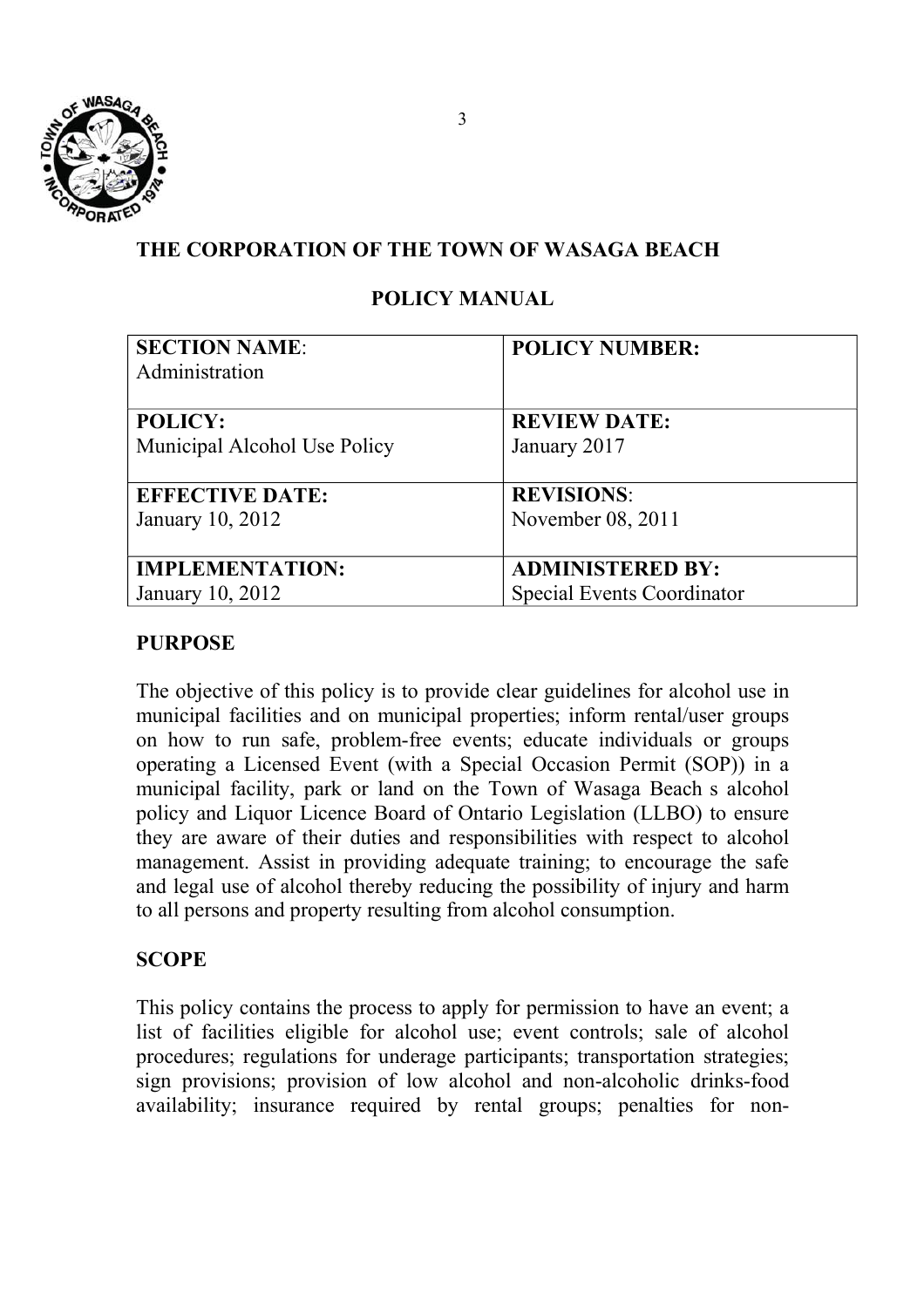compliance with the policy; policy implementation; a copy of the Municipal Alcohol Use Agreement.

# **DEFINITIONS**

**Alcohol** means spirits, wine or beer, or any combination thereof and includes any product of fermentation or distillation in a form appropriate for human consumption as a beverage, alone or in combination with another matter;

**Applicant** means an individual or group of individuals, or a corporation or an organization making an application to hold an event, function, game on Municipal Property, which may or may not involve the serving of alcohol;

**Policy** means the Municipal Alcohol Use Policy set out herein;

**Municipal, Municipality,** or **Municipal Corporation** means the Corporation of the Town of Wasaga Beach

**Responsible Person** means all Municipally-owned or Municipally-leased property, premises and facilities;

**Special Occasion Permit (SOP)** means a permit issued pursuance to the Liquor Licence Act;

**Sponsor/Agent** means an individual or group of individuals, a corporation or an organization seeking to hold or holding an event on Municipal property, which may involve the serving of alcohol;

**Town of Wasaga Beach Representative** means the staff person designated to oversee a particular event or his/her designate;

**LLBO** refers to the Liquor Licence Board of Ontario

**SSP** refers to the Smart Serve Program Training Course.

# **POLICY**

**1 Application Process**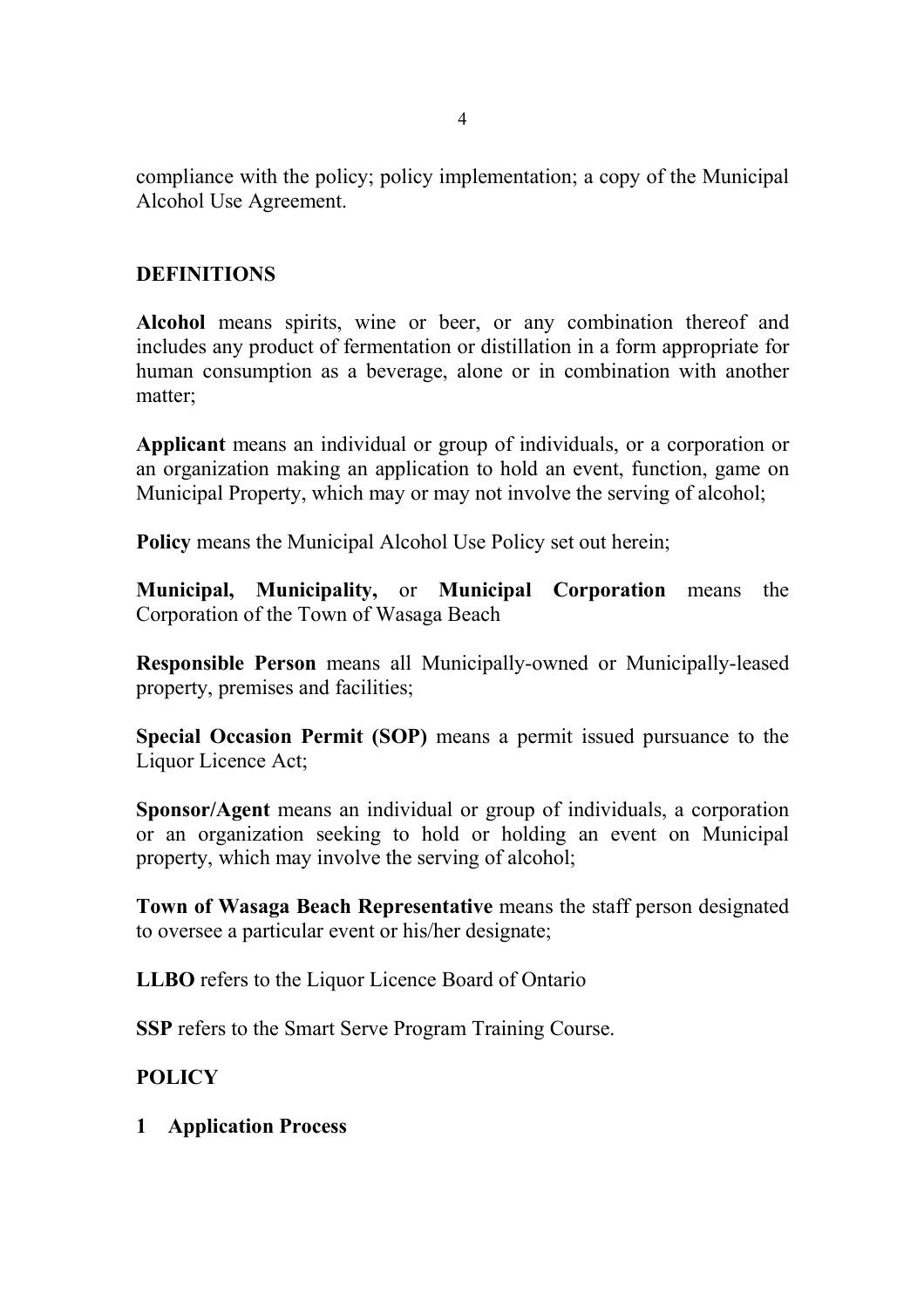- 1.1 Prior to the event the applicant or designate shall:
- 1.1.1 A signed copy of the Municipal Alcohol Use Agreement
- 1.1.2 Obtain confirmation from the Municipality list that the municipal property is available for rental or use on the date(s) required
- 1.1.3 Pursuant to the ratios established under Section 3 below provide the Municipality with a list of event staff along with each trained alcohol servers registration number.
- 1.1.4 Provide the Municipality with the Liability Insurance Certificate identified under Section 8 below
- 1.2 Upon receipt of a letter requesting permission to have an LLBO event and the other information required under paragraph 1.1, the Clerk shall forward the request to the appropriate Department for processing.
- 1.3 The CAO, Head of Recreation, Head of Parks and Facilities, Economic Development Officer or the Special Events Coordinator are delegated the authority to approve applications to have an LLBO licensed event, provided the application meets all the requirements of this policy.
- 1.4 Any exceptions to this policy must be approved by a standing committee of council
- **2 Municipal Properties Designated as Eligible for LLBO Licensed Events**
- 2.1 The following municipal properties may be used for events involving alcohol use under the authority of a Special Occasion Permit
- 2.1.1 Wasaga Beach RecPlex/Oakview Community Centre
- 2.1.2 Wasaga Stars Arena
- 2.1.3 Wasaga Beach Sports Park
- 2.1.4 Any and all municipally owned and or leased property
- 2.1.5 Wasaga Beach Provincial Park\*\*
- 2.1.6 Municipal Offices (Town Hall)
- 2.2 Exceptions
- 2.2.1 Alcohol consumption is **not permitted** in any dressing room/change rooms at any municipal facility
- 2.2.2 \*\* Wasaga Beach Provincial Park (Ontario Parks) will determine Alcohol use eligibility, not the Municipality.

## **3 Event Controls**

3.1 To rent a Municipal facility/property for a SOP function the event sponsor must utilize a minimum of one bartender, floor monitor, entrance door monitor and exit door monitor with certification from a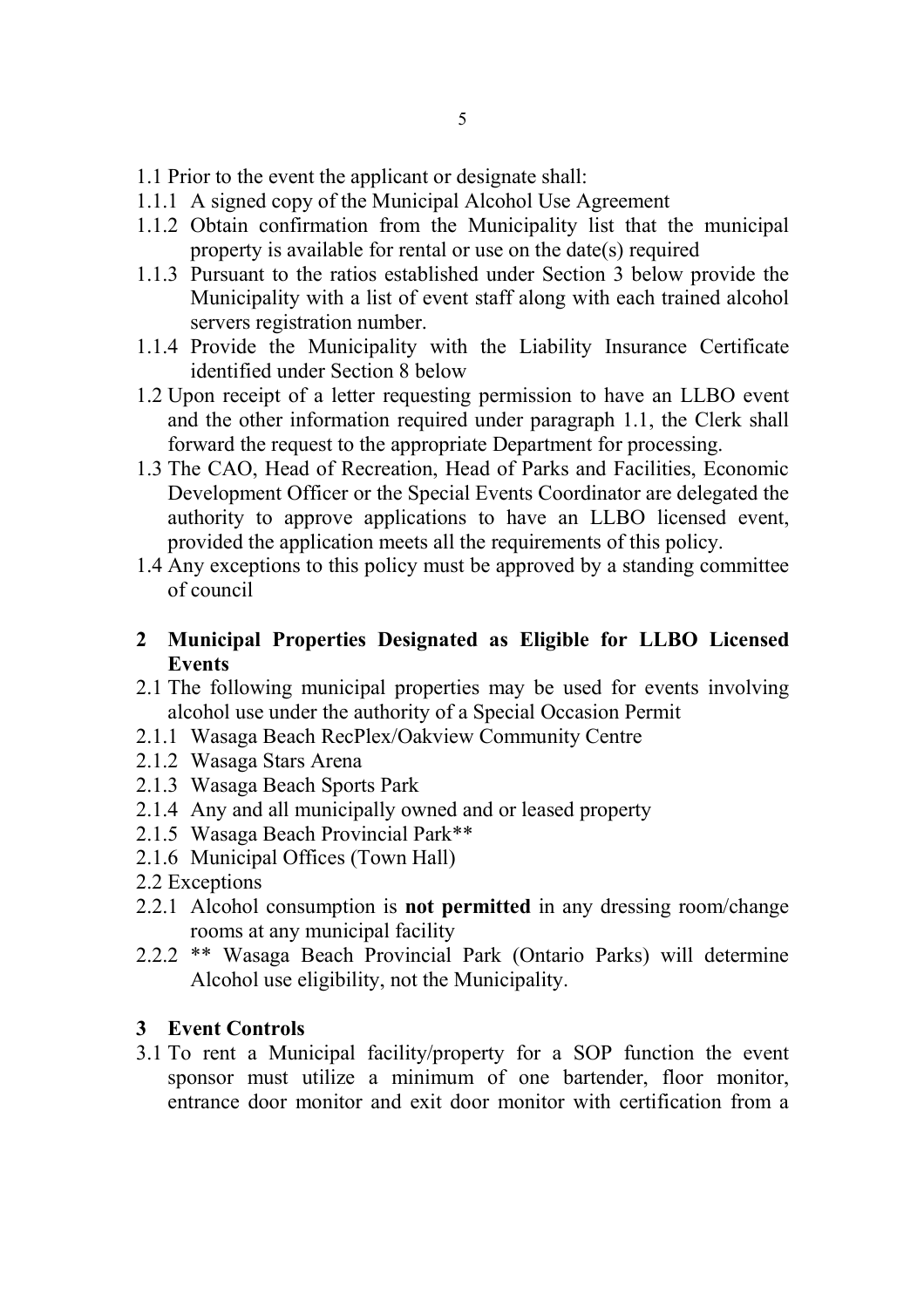recognized Ontario Based server program (i.e. Smart Serve)-numbers adjust for event attendance as set out in section 3.2 below.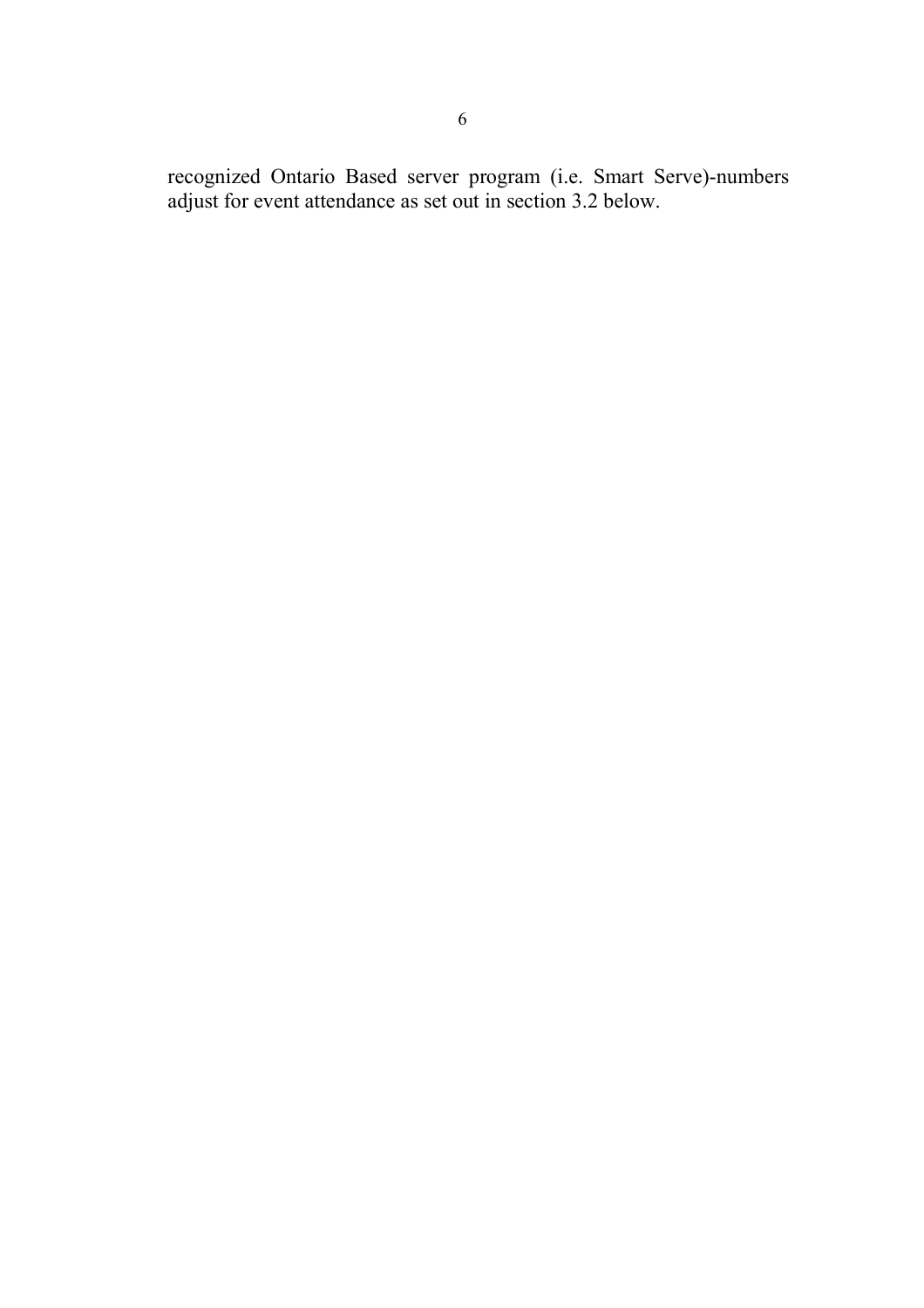3.2 Event personnel requirements

|                   | <b>Smart Serve</b><br><b>Bartenders</b><br>(Minimum) | <b>Smart Serve Door</b><br><b>Monitors</b><br>(Applies to exits $\&$ entrances)<br>(Minimum) | <b>Ticket</b><br><b>Sellers</b><br>(Minimum) |
|-------------------|------------------------------------------------------|----------------------------------------------------------------------------------------------|----------------------------------------------|
| <b>Attendance</b> |                                                      |                                                                                              |                                              |
| Under 100         |                                                      |                                                                                              |                                              |
| 101-300           |                                                      |                                                                                              | 2                                            |
| 301-500           |                                                      | 3                                                                                            | 3                                            |
| 501-700           |                                                      | 4                                                                                            | 4                                            |
| 701-900           |                                                      |                                                                                              | 4                                            |
| 901-1100          |                                                      |                                                                                              |                                              |

The above requirements apply to indoor and outdoor events. Door monitors are required for main door only for events under 500 people. For events over 500 people all doors are to be monitored. Please note that for SOP functions on Wasaga Beach Provincial Park (Ontario Parks) land, a minimum of 2 paid duty police officers will be required. This is a component of their Special Event Policy and must be adhered to. In addition to the above, the following requirements must be met.

- 3.2.1 That all floor monitors and the entry door monitors be Smart Serve Trained.
- 3.2.2 Door with outside entry and /or exit should have a monitor supervising them, to ensure alcohol is not taken outside of the facility.
- 3.2.3 A list of monitors and bartenders with proof of their certification shall be provided to the municipality when application is made for the special event. The list shall be posed by the groups SOP. The SOP shall be posted by the bar area.
- 3.2.4 That all event workers and license holder (event sponsor) must be the age of majority and not consume alcohol prior to or during their services at the event.
- 3.2.5 That all monitors, while on official capacity at the event must wear an ID nametag or some type of identification that states they are a monitor.
- 3.2.6 Only an age of majority card, a photo driver s license, military identification, current passport, First Nations status card, MTO photo card or a permanent resident card can be used as identification for being served or consuming alcohol.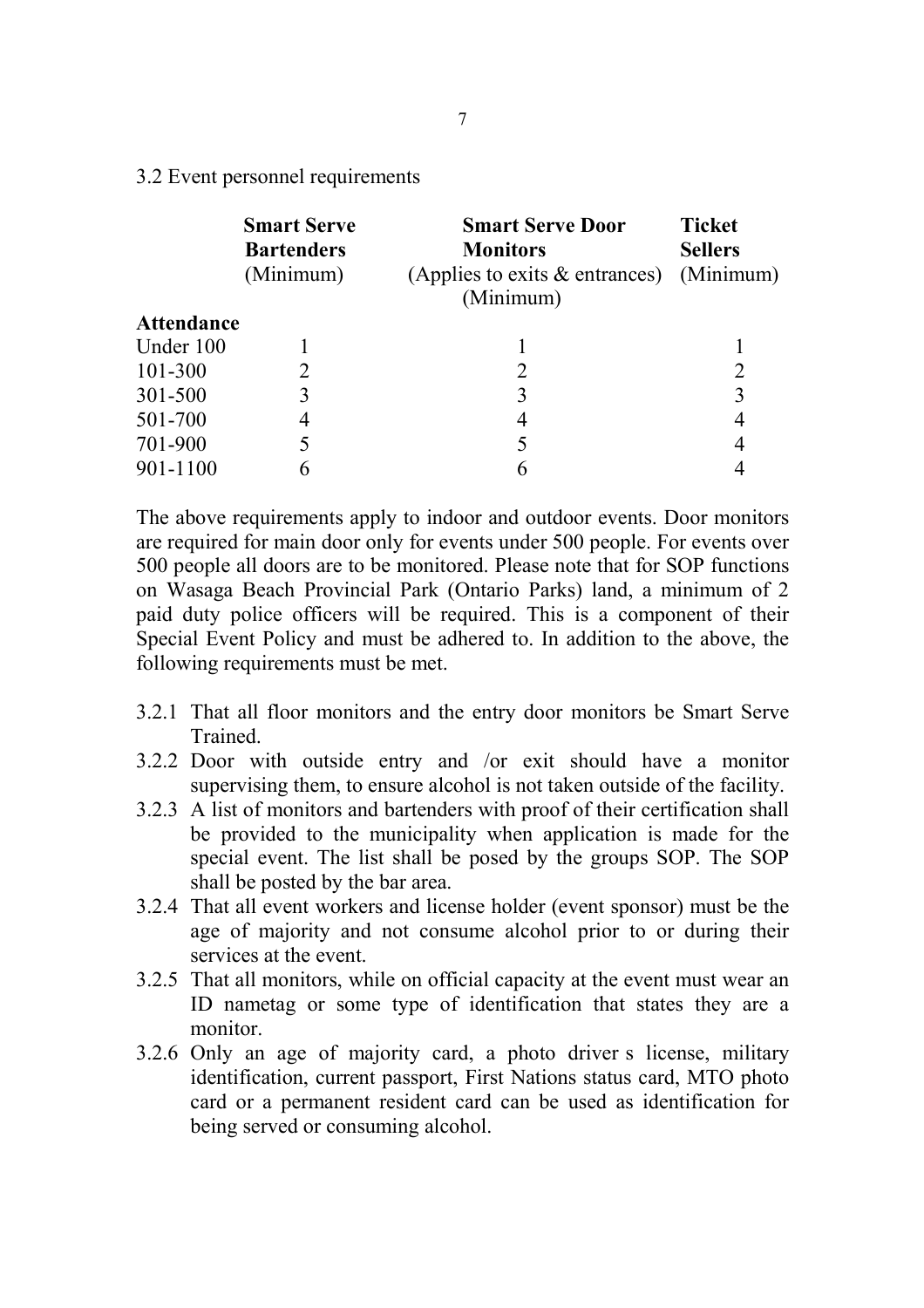- 3.2.7 The permit holder, smart serve monitors and bartenders have the right to refuse admittance or service to persons who are under age or to an individual who appears intoxicated.
- 3.2.8 At not times are attendees permitted to pour their own drinks
- 3.2.9 The person signing the SOP must be present for the entire event or his/her designate (who shall be named) be the person responsible for the entire event. The permit holder (event sponsor) and his/her designate cannot consume alcohol prior to or during the event.
- 3.3 Town Council, CAO, Head of Recreation, Head of Parks, Economic Development Officer and the Special Events Coordinator reserve the right to require the presence of paid duty police officers to be present during the duration of the event with the cost to be borne by the applicant. Payment for the paid duty officers shall be arranged directly with the Ontario Provincial Police by the person signing the S.O.P application.
- 3.4 For facilities and municipal properties the bar is to be closed at 2 am and the facility is to be vacated by 2:30 am

## **4 Sale of Alcohol**

- 4.1 Tickets sold for alcoholic beverages, will be limited to 4 per person at one time. Discounts for the volume of tickets purchased will not be permitted.
- 4.2 Each person shall be limited to a serving of 4 drinks at a time
- 4.3 All ticket sales will stop by one half hour prior to the end of alcohol service
- 4.4 No last call will be announced
- 4.5 Plastic and paper cups must be used for serving (no glass, not bottles, no cans)

## **5 Regulations for Underage Participants**

- 5.1 Events involving and intended for youth/minor (majority of participants under legal drinking age) are not suitable for SOP
- 5.2 SOP holder must reuse admittance to persons who are under the legal drinking age unless it is listed on the SOP that people under the legal drinking age are permitted to attend the event.
- 5.3 Underage participants must not be provided or served alcohol either directly or indirectly by a person of legal drinking age.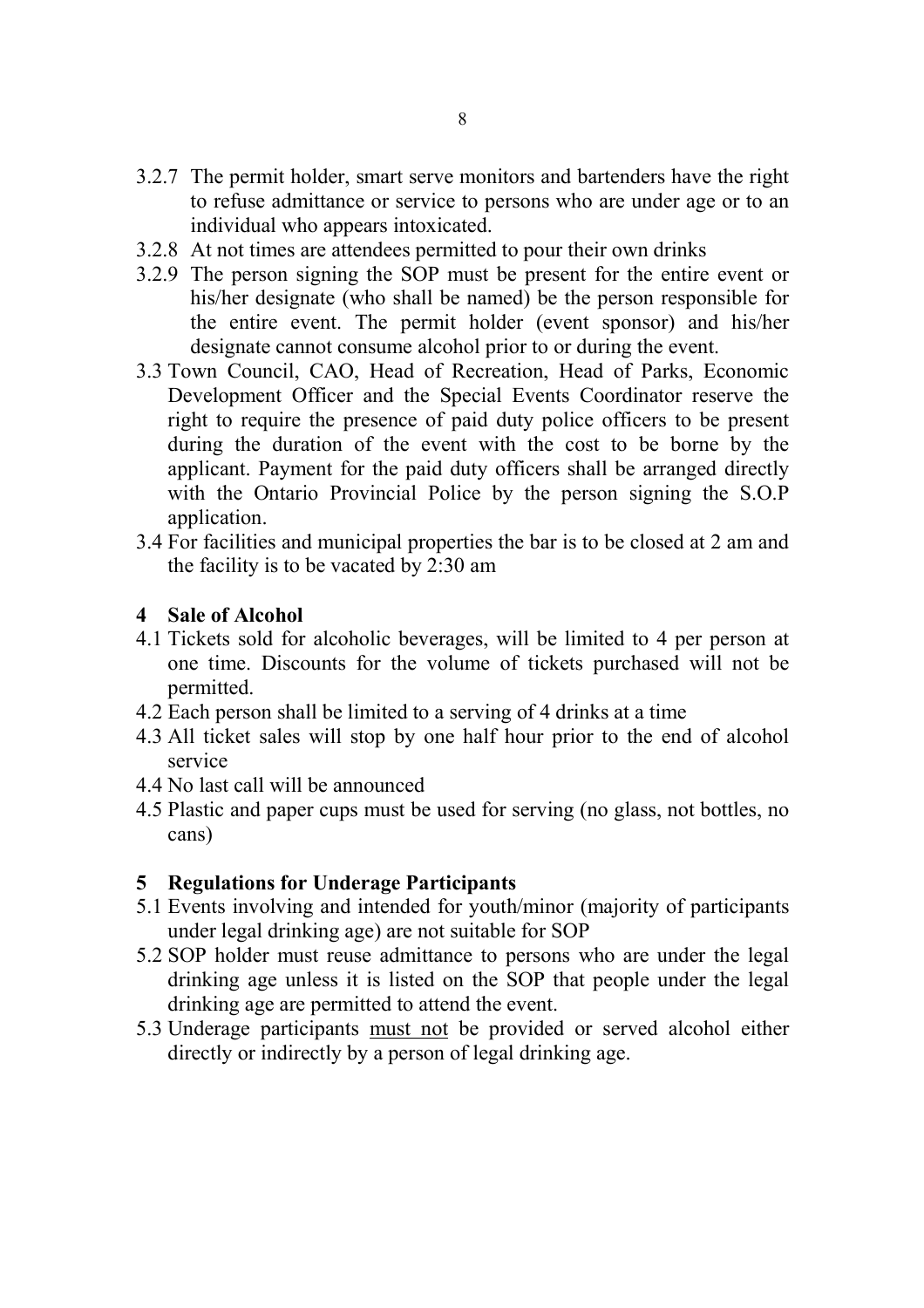#### **6 Transportation Requirements**

6.1 The permit holder will be responsible for promoting safe transportation options for all the drinking participants, such as but not limited to the following: provide free non-alcoholic beverages for designated drivers; post the phone numbers of local taxi companies; and or run a bus service

## **7 Provision of Alcohol, Low Alcohol and Non-alcoholic Drinks and Food**

- 7.1 Only Liquor, wine or beer purchased under the authority of the Special Occasion Permit issued by the LLBO may be sold or served o the premises. At religious occasions such as weddings, bar mitzvahs, christenings wine made by a member of the family having the event may be served in keeping with the requirements of the LLBO.
- 7.2 The user shall ensure that low-alcohol beverages are available. (35% designated to the total available)
- 7.3 No extra strength beer should be available (over 5.5%)
- 7.4 Allow unused drink tickets to be redeemed (suggestion: unused tickets are put in a draw for a prize at the end of the night)
- 7.5 Alcohol will not be advertised at facilities or events specifically for youth age 19 and under.
- 7.6 The user shall provide an assortment of food sufficient to serve the person attending the event. Snacks are not considered food.
- 7.7 Food shall be provided no later than 1 hour after the event starts and must not be removed until 45 minutes before the bar closes.

## **8 Liability Insurance Requirements and Indemnification**

- 8.1 All those organizing activities on Town property which involve the use of liquor will be required to obtain an LLBO SOP and ensure that all conditions associated with the issuance of that permit are met throughout the term of that activity. In addition, liability insurance is required before occupancy begins.
- 8.2 All events must carry PAL (Party Alcohol Liability) insurance and property damage insurance with an insurer satisfactory to the Town in the amount not less than 2 million dollars (\$2,000,000), for events with less than 500 people, and in an amount not less than five million dollars (\$5,000,000), for events with more than 500 people, as stated in the Special Events Bylaw
- 8.3 The insurance shall name the corporation of the Town of Wasaga Beach as an additional insured for the period of the activity agreed upon with the municipality.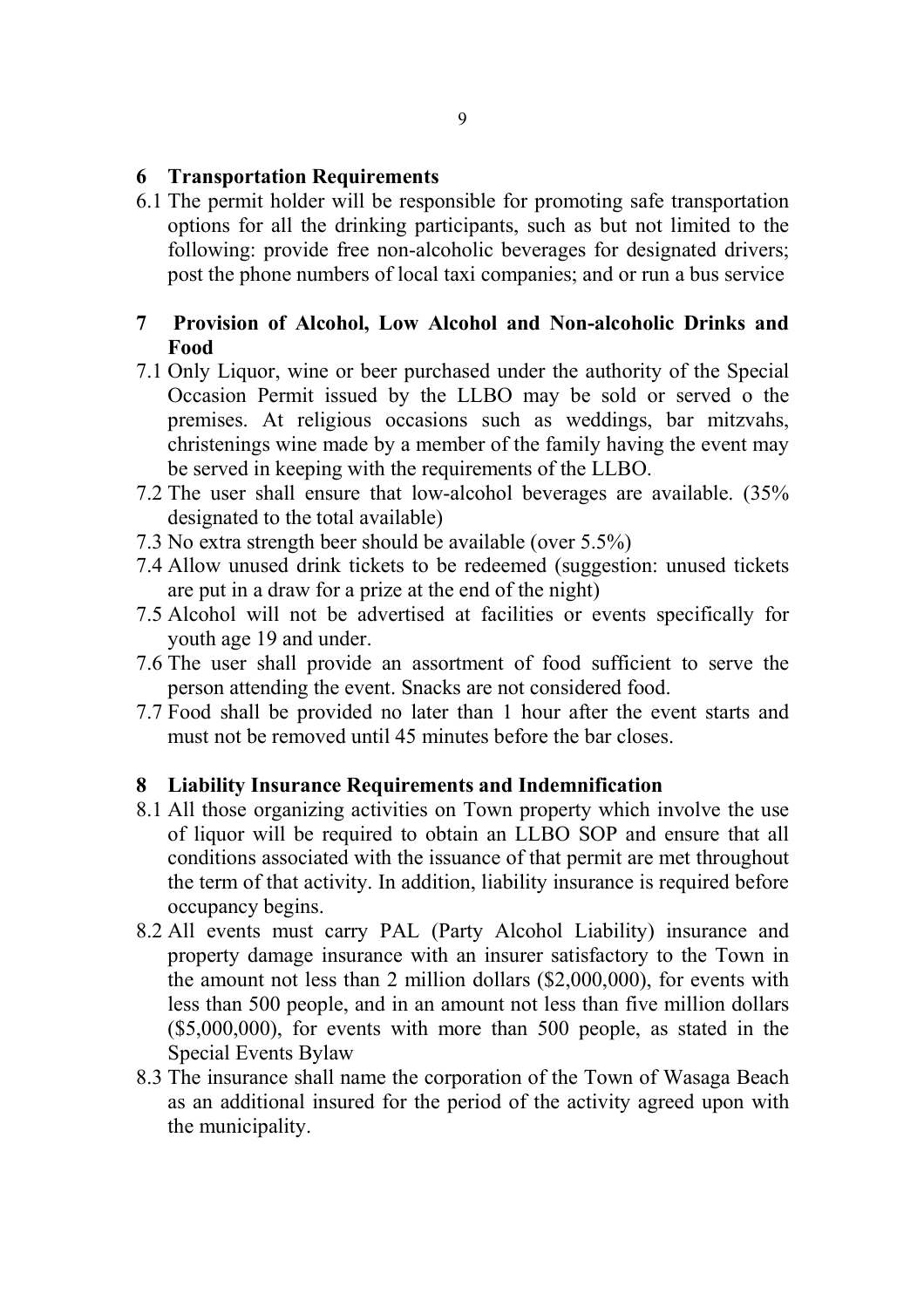- 8.4 The insurance endorsement shall also state that coverage will respond to all claims relating to the LLBO licensed activities held on the premises AND shall not exclude participants.
- 8.5 The event organizer agrees to indemnify and save the Town of Wasaga Beach, its elected officials, public officials and employees, harmless from all claims, damages, losses and expenses, which might arise as a result of this event taking place.

#### **9 Penalties for Non-compliance**

- 9.1 A violation of this policy occurs when the Special Occasion permit holder or individual using Municipal Property fails to comply with the Liquor License Act of Ontario and the Municipal Alcohol Policy. Intervention can be initiated by a participant at the event or function, the Town of Wasaga Beach Representative, an Inspector of the Liquor license Board of Ontario or a Police Officer.
- 9.2 A member of the organizing group or the designated responsible person may intervene by informing the individual(s) of the policy violation and requesting that it cease. Group members and the responsible person should feel encouraged to intervene in this way because intervention at other levels could result in loss of privileges and legal charges.
- 9.3 The Town of Wasaga Beach representative will intervene whenever he or she encounters a violation of the policy. Depending upon the severity of the policy infraction, the Town staff representative may require the organizers of the event to stop the violation or they may close down the event. Should the organizers fail to comply, the staff member may call the police for enforcement.
- 9.4 Where the SOP holders have violated the Municipal Alcohol Policy and have not responded to request of the Town of Wasaga Beach representative for compliance with the Municipal Alcohol Policy, that SOP holder will be sent a letter advising of the violation and indicating that no further violations will be tolerated.
- 9.5 After receiving the above letter, application for future bookings of any Town of Wasaga Beach operated facility or property must first be approved by the Town Council. This decision may be delegated by the Town Council to the CAO, the Head of Recreation, the Head of Parks and Facilities, the Economic Development Officer or the Special Events Coordinator. The Town reserves the right to refuse a permit application it feels in its sole discretion has potential for damage, harm or injury.
- 9.6 Should an individual or the Special Occasion Permit holder violate the Policy a second time, the organizers will be suspended from organized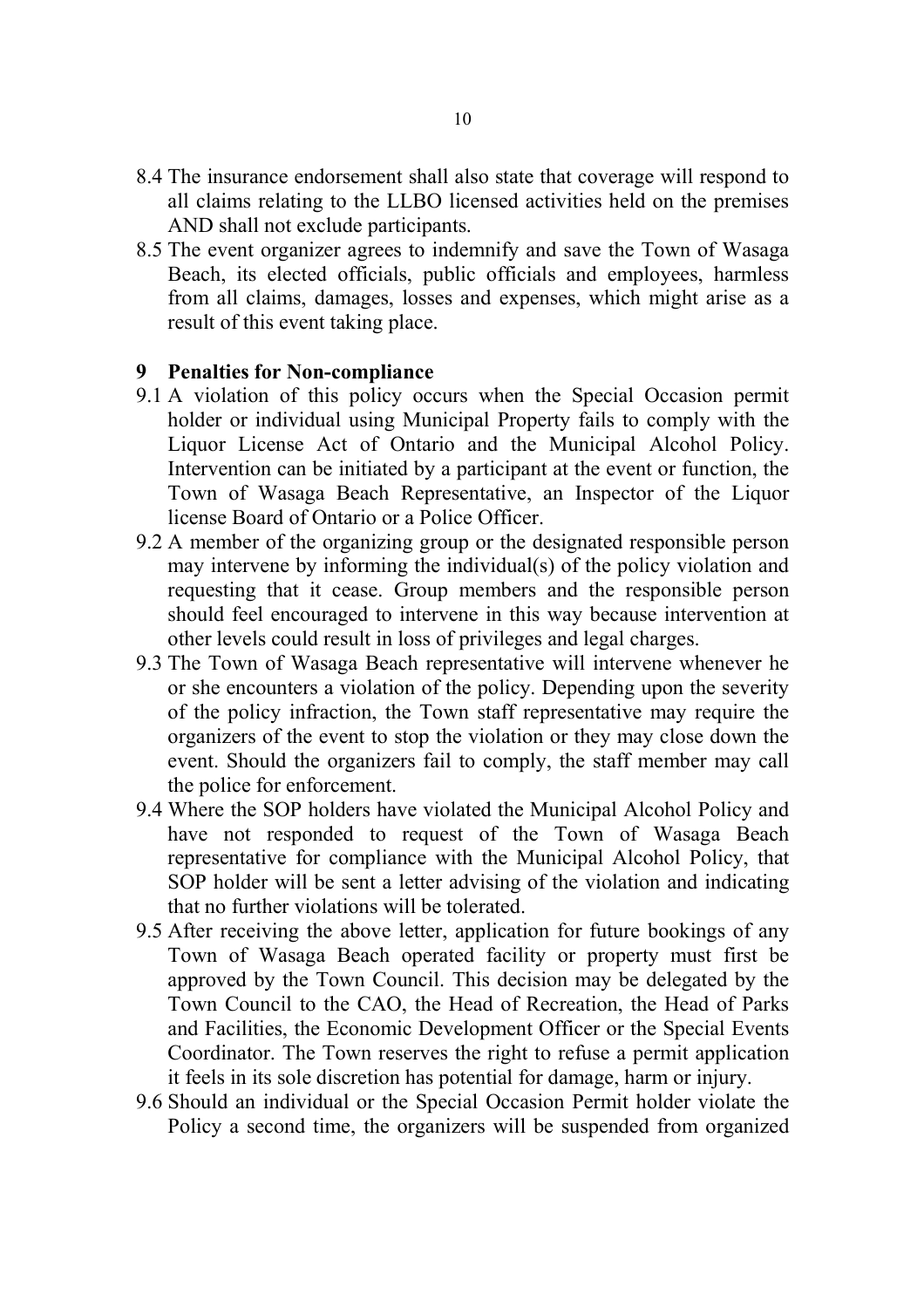use of any town facility for a minimum period of one year. A letter will be sent to the contact person advising of the suspension with a copy provided to Council. After that time an organizer may apply for a rental but they will require Council approval.

9.7 A police officer or an inspector from the Liquor Licence Board of Ontario may intervene in a violation of this policy on his or her initiative or in response to a request from either a Town staff member of a member of the general public. Depending upon the severity of the violation charges may be laid under the Liquor Licence Act of Ontario or any other relevant legislation.

#### **10 Signs (Signage at Indoor Facilities will be provided by the Town)**

- 10.1 A Statement of Intoxication sign, a highly visible wall sign is to be located in bar areas. It should read, The Town of Wasaga Beach strives to provide recreation facilities for the enjoyment of all members of the community. Servers are required by law not to serve an intoxicated person or to serve anyone to the point of intoxication. Low alcohol beverages, coffee, soft drinks and food items are available upon request.
- 10.2 A highly visible wall sign is to be located at the main exits and in the bar areas. The sing will give the address and telephone number of the municipal offices and the local police service, so participants will know where to direct any concerns they may have regarding the event.
- 10.3 A highly visible wall sign is to be located at the main exits i.e. The local detachment of the OPP Reduce Impaired Driver Everywhere (RIDE) program thanks you for helping to reduce impaired driving everywhere in Wasaga Beach. We look forward to personally thanking you at one of our spot-check for leaving this event a Sober Driver.
- 10.4 A sign will be posted in event facilities, that thanks designated drivers for contributing to the health and safety of their friends and the community at large. i.e. We appreciate our Designated Drivers and thank them for their contribution to the health and safety of their friends and the community. In recognition of your contribution, we are pleased to offer you free coffee and soft drinks
- 10.5 Post a sign at the alcohol ticket sales table outline the regulations i.e. No more than 4 tickets per purchase per person; Tickets sales end at \_\_\_\_\_\_\_\_. (one half hour before the end of the serving of alcohol)
- 10.6 Signs must be posted near entrances and in bar areas designated as eligible for alcohol use, which read i.e. In Wasaga Beach you must be 19 years of age or older to attend a Special Occasion Permit Event, unless permitted under the event permit. The only acceptable proof of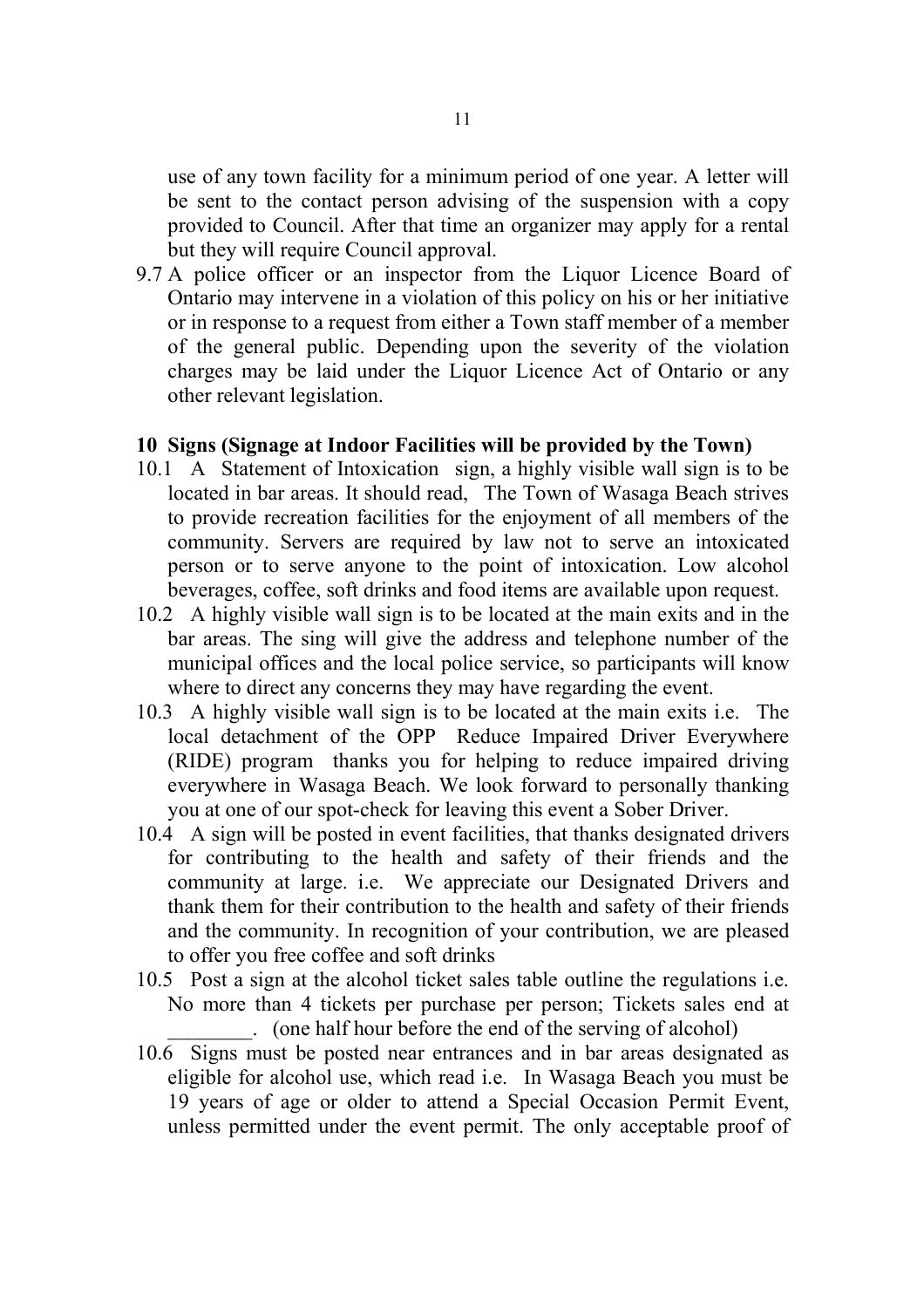age is photo identification. Optional text may read. Exceptions may be made in the case of a family occasion such as a wedding or anniversary. However, alcohol must not be served to people under the legal drinking age.

- 10.7 All problem areas in municipal facilities and parks where alcohol use is not permitted will be clearly marked i.e. Alcohol is not permitted in this area. This would include all dressing and change rooms.
- 10.8 A letter or written permission statement shall be posted at the Bar identifying the responsible person under the Special Occasion Permit along with the permit.

#### **11 Policy Support & Implementation**

- 11.1 This Policy shall be implemented on the date of passage
- 11.2 Designated facility staff will do policy monitoring during a function at a town indoor facility
- 11.3 Copies of the Municipal Alcohol Policy will be available at the Town of Wasaga Beach Administration Building , the RecPlex and the Wasaga Stars Arena
- 11.4 A review of this policy will be conducted every five years from the date of implementation.

## **ATTACHMENTS**

Town of Wasaga Beach Municipal Alcohol Use Agreement